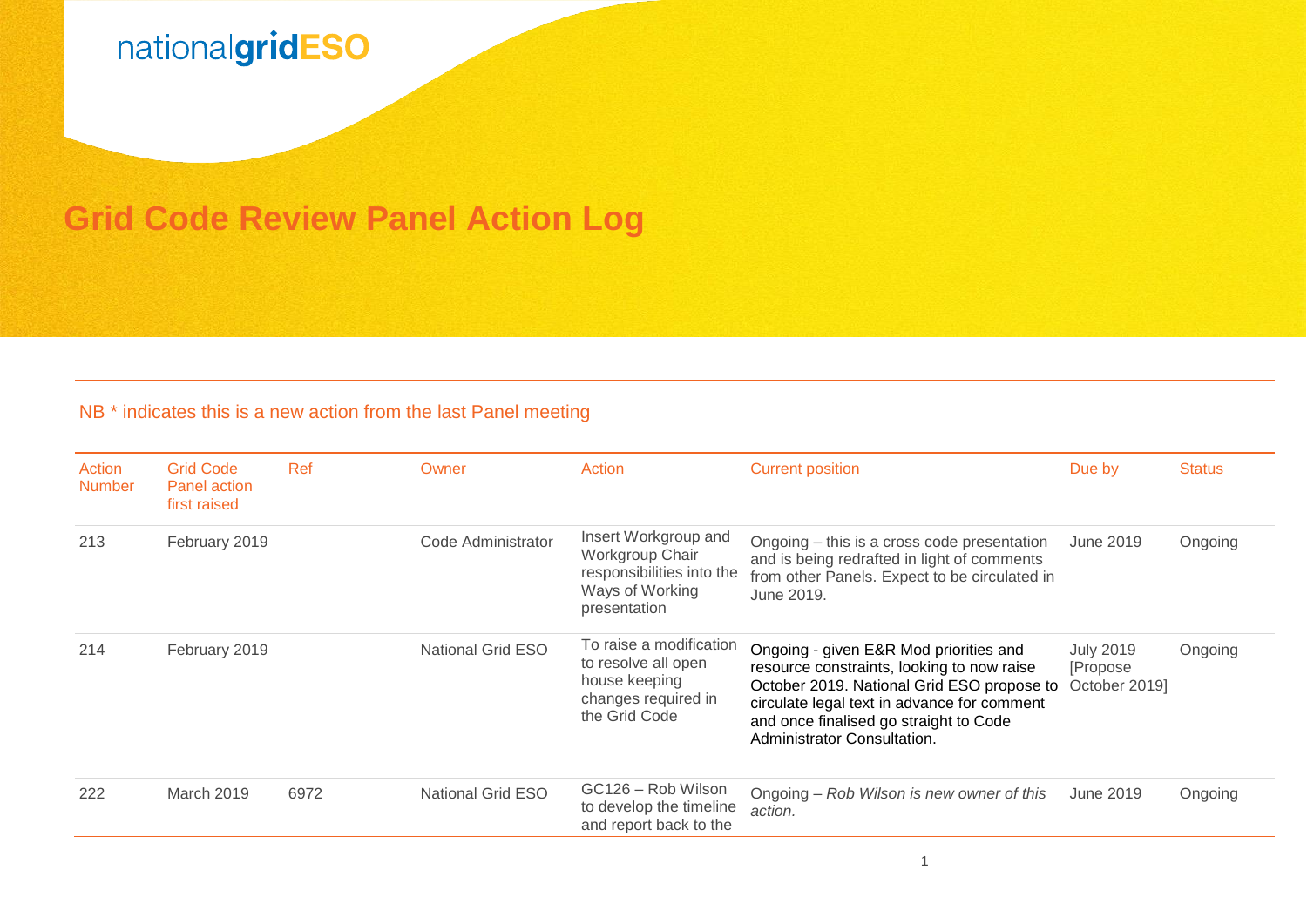|     | nationalgridESO |      |                          |                                                                                                                                                                                                                                                                   |                                                                                                                                                                                                                                                                                                                                              |                  |         |
|-----|-----------------|------|--------------------------|-------------------------------------------------------------------------------------------------------------------------------------------------------------------------------------------------------------------------------------------------------------------|----------------------------------------------------------------------------------------------------------------------------------------------------------------------------------------------------------------------------------------------------------------------------------------------------------------------------------------------|------------------|---------|
|     |                 |      |                          | Panel with when the<br>system changes will be<br>implemented.                                                                                                                                                                                                     |                                                                                                                                                                                                                                                                                                                                              |                  |         |
| 223 | March 2019      | 6981 | <b>National Grid ESO</b> | GC103 - GH as<br>independent chair to<br>consider which parties<br>are impacted by the<br>modification.                                                                                                                                                           | Propose to be closed - OFTO member has<br>joined workgroup                                                                                                                                                                                                                                                                                   | <b>June 2019</b> | Ongoing |
| 232 | April 2019      |      | National Grid ESO        | GC0127 - RWS to<br>update the front page<br>of the modification<br>form to provide further<br>clarity in relation to<br>affected users<br>including whether all<br>storage users are<br>affected or just SGUs                                                     | Propose to be closed – impacted parties<br>updated and revised proposal forms<br>uploaded.                                                                                                                                                                                                                                                   | <b>June 2019</b> | Ongoing |
| 236 | April 2019      |      | <b>National Grid ESO</b> | RWS agreed to clarify<br>whether Article 48 is<br>being dealt with<br>elsewhere after<br>reviewing the code<br>mapping.                                                                                                                                           | Ongoing - The Panel agreed to keep action<br>236 open until the code mapping work has<br>been completed, and for National Grid<br>Electricity System Operator to provide an<br>update at the June panel meeting and<br>ensure this is reflected in GC0128 proposal<br>form (if appropriate). Propose to close after 2<br>and 3 July meeting. | <b>June 2019</b> | Ongoing |
| 243 | April 2019      |      | <b>GCRP</b>              | The Panel to review<br>the Plan on a Page<br>spreadsheet and<br>provide any comments<br>or feedback on this to<br>JH through the Grid<br>Code or CUSC email<br>addresses. JH to<br>attend next Panel<br>meeting to confirm<br>preferred option and<br>next steps. | Propose to be closed - Linear model worked<br>up and we will present at June Panel.                                                                                                                                                                                                                                                          |                  | Ongoing |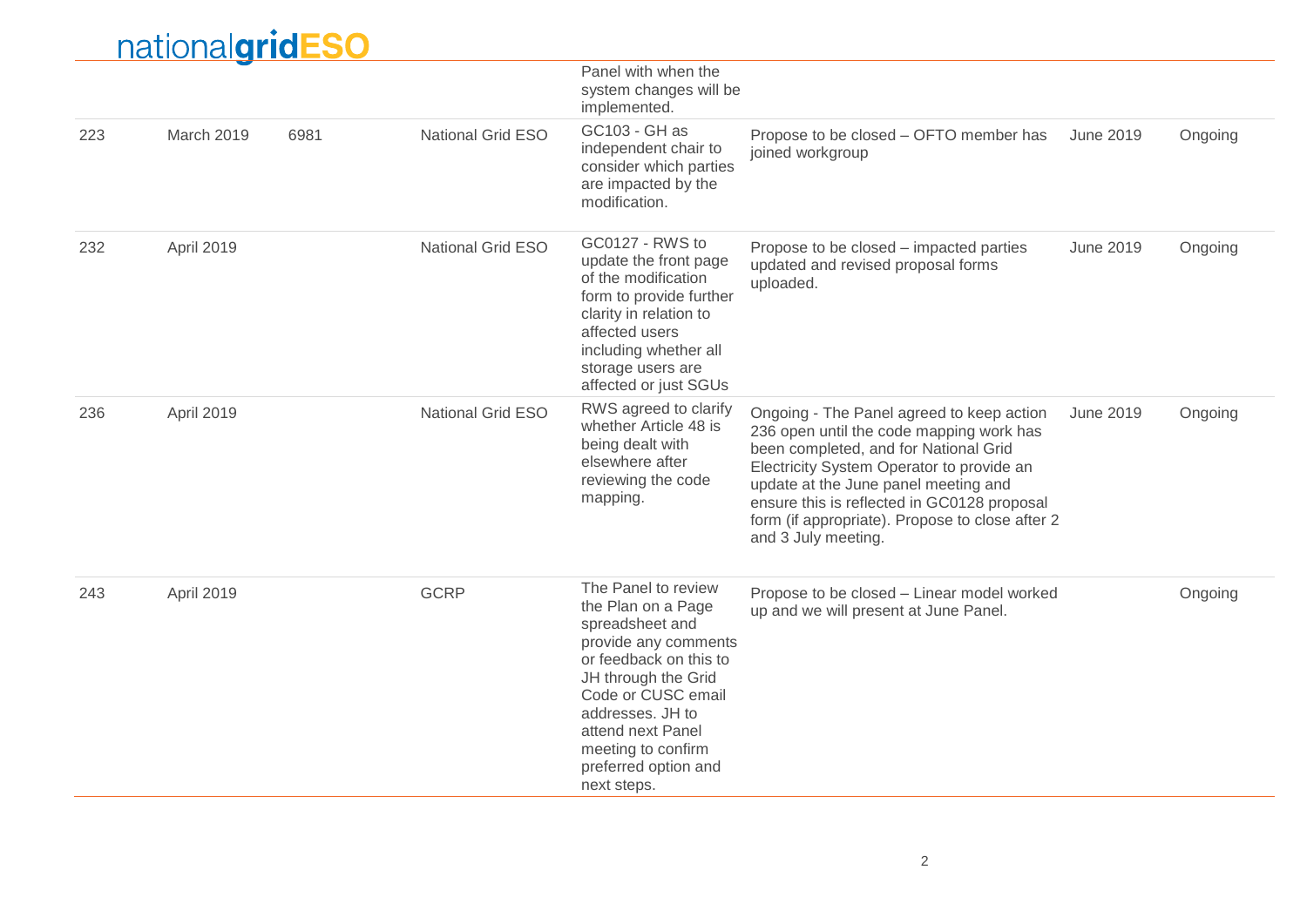|        | nationalgridESO |                                   |                                                                                                                                                                                            |                                                                                                                                                |            |
|--------|-----------------|-----------------------------------|--------------------------------------------------------------------------------------------------------------------------------------------------------------------------------------------|------------------------------------------------------------------------------------------------------------------------------------------------|------------|
| $*244$ | May 2019        | National Grid ESO -<br>Rob Wilson | GC114 - National Grid<br>ESO to confirm that<br>the specific products<br>for submissions have<br>been sent to Ofgem<br>and if not when they<br>are expected to be<br>sent to Ofgem         | Ongoing -current understanding is that not<br>yet sent to Ofgem. Update on timescales to<br>be presented at June Panel.                        | <b>New</b> |
| $*245$ | May 2019        | National Grid ESO                 | National Grid ESO to<br>keep Ofgem aware of<br>this updated mapping<br>exercise in relation to<br>the E&R mods.                                                                            | Propose to be closed-Shared with Ofgem;<br>ESO intend to set up a dedicated session on<br>how this has been done at JESG ~<br>September 2019   | <b>New</b> |
| $*246$ | May 2019        | Code Administrator                | Code Administrator to<br>look into quoracy as a<br>whole and present<br>back to Panel a cross<br>code view on what can<br>be done to resolve this<br>barrier.                              | Ongoing – update to be provided at July<br>2019 Panel                                                                                          | <b>New</b> |
| $*247$ | May 2019        | Code Administrator                | Code Administrator to<br>provide Energy UK<br>with an email to send<br>out to seek further<br>nominations for<br>GC0126                                                                    | Propose to be closed - issued to Joe<br>Underwood 18 June 2019. Note that Jeremy<br>Caplin has also sent email to Elexon<br>distribution list. | <b>New</b> |
| $*248$ | May 2019        | Code Administrator                | Code Administrator to<br>contact Ofgem to<br>discuss GC0126<br>quoracy issues.                                                                                                             | Ongoing – update to be provided at June<br>Panel.                                                                                              | <b>New</b> |
| *249   | May 2019        | Code Administrator                | Code Administrator to<br>provide the Panel with<br>an update on different<br>people from different<br>entities within the<br>same organisation<br>being involved in the<br>same Workgroup. | Ongoing – update to be provided at June<br>Panel.                                                                                              | <b>New</b> |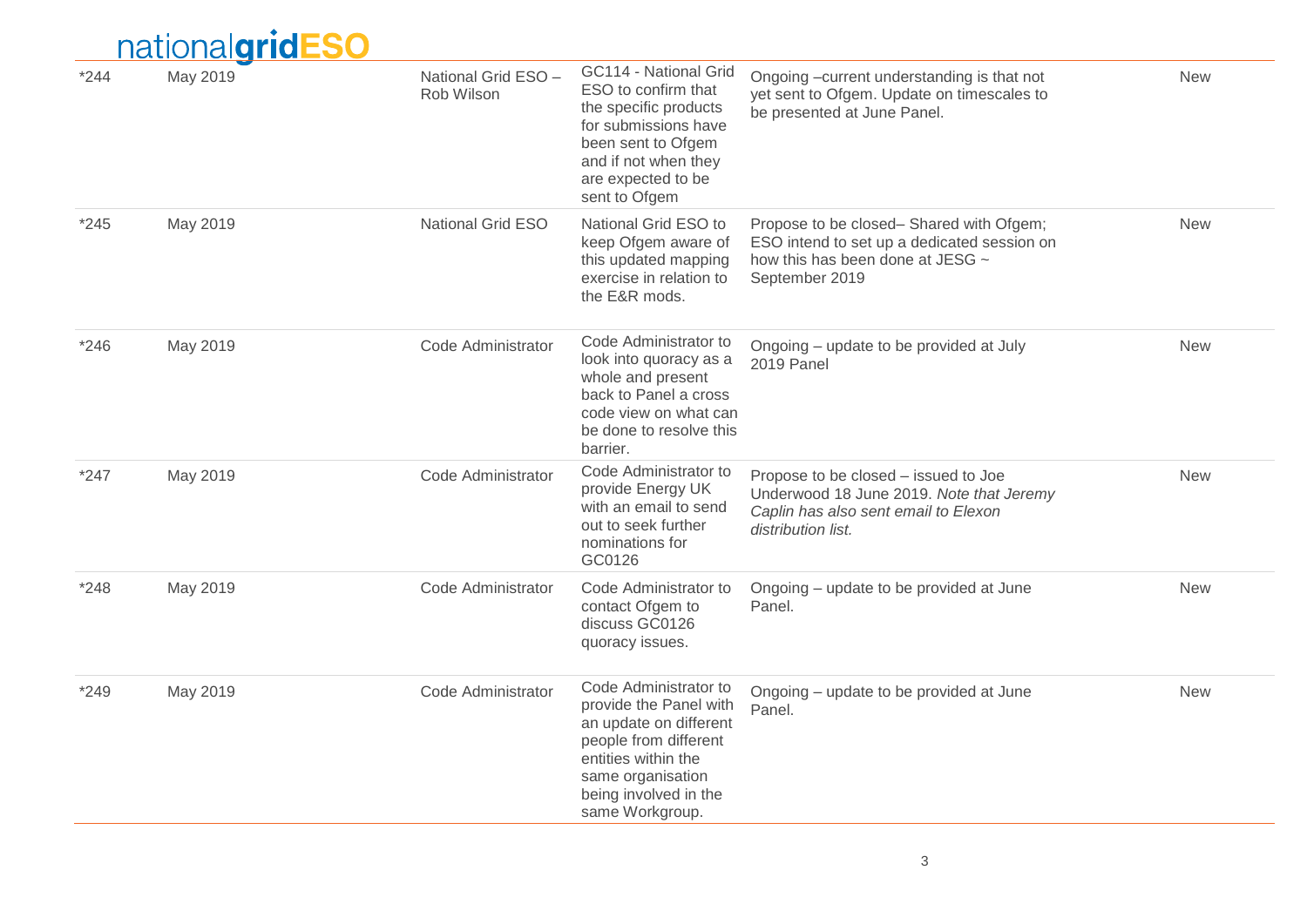|        | <u>national<b>grid</b></u><br><b><u>-SO</u></b> |                    |                                                                                                                                                                                                     |                                                                                                                                                                                                                                                                                                                                                                                                                                    |            |
|--------|-------------------------------------------------|--------------------|-----------------------------------------------------------------------------------------------------------------------------------------------------------------------------------------------------|------------------------------------------------------------------------------------------------------------------------------------------------------------------------------------------------------------------------------------------------------------------------------------------------------------------------------------------------------------------------------------------------------------------------------------|------------|
| $*250$ | May 2019                                        | <b>NGET</b>        | RW to propose revised<br>approach for Panel to<br>consider re:<br>prioritisation                                                                                                                    | Ongoing - Richard Woodward to talk<br>through at June Panel as part of<br>"Prioritisation" item.                                                                                                                                                                                                                                                                                                                                   | <b>New</b> |
| $*251$ | May 2019                                        | Code Administrator | Code Administrator to<br>send out the<br>prioritisation<br>spreadsheet to the<br>Panel Members. Post<br><b>Meeting Note: Issued</b><br>31 May 2019                                                  | Proposed to be closed - issued 31 May 2019                                                                                                                                                                                                                                                                                                                                                                                         | <b>New</b> |
| $*252$ | May 2019                                        | Code Administrator | Code Administrator to<br>provide guidance<br>clarifying our<br>commitment to meet<br>the recommendations<br>SSE proposed and<br>clarify the checks<br>Code Administrator will<br>undertake          | Ongoing – update to be provided at June<br>Panel.                                                                                                                                                                                                                                                                                                                                                                                  | <b>New</b> |
| $*253$ | May 2019                                        | Code Administrator | Code Administrator<br>chairs to ensure<br>Workgroup members<br>are aware of their<br>responsibilities in<br>terms of commitment<br>to attending meetings<br>and using alternates<br>where possible. | Ongoing $-$ to be stated at start of 1 <sup>st</sup><br>workgroup meeting and to any new<br>members that join workgroup.                                                                                                                                                                                                                                                                                                           | <b>New</b> |
| $*254$ | May 2019                                        | Code Administrator | Code Administrator to<br>ensure Workgroup<br>members are aware of<br>agreed Panel position<br>re: quorate meetings<br>becoming non-quorate<br>within three weeks of<br>its planned date.            | Ongoing – to be discussed at June Panel.<br>We are keen to have a consistent approach<br>across Codes on "informal" meetings.<br>We will do everything we can to avoid risk of<br>non-quorate meetings e.g. ensuring<br>workgroup members are clear on their<br>responsibilities; using alternates; additional<br>effort to seek additional representation (as<br>has been done for GC127/128) where<br>quoracy could be a problem | <b>New</b> |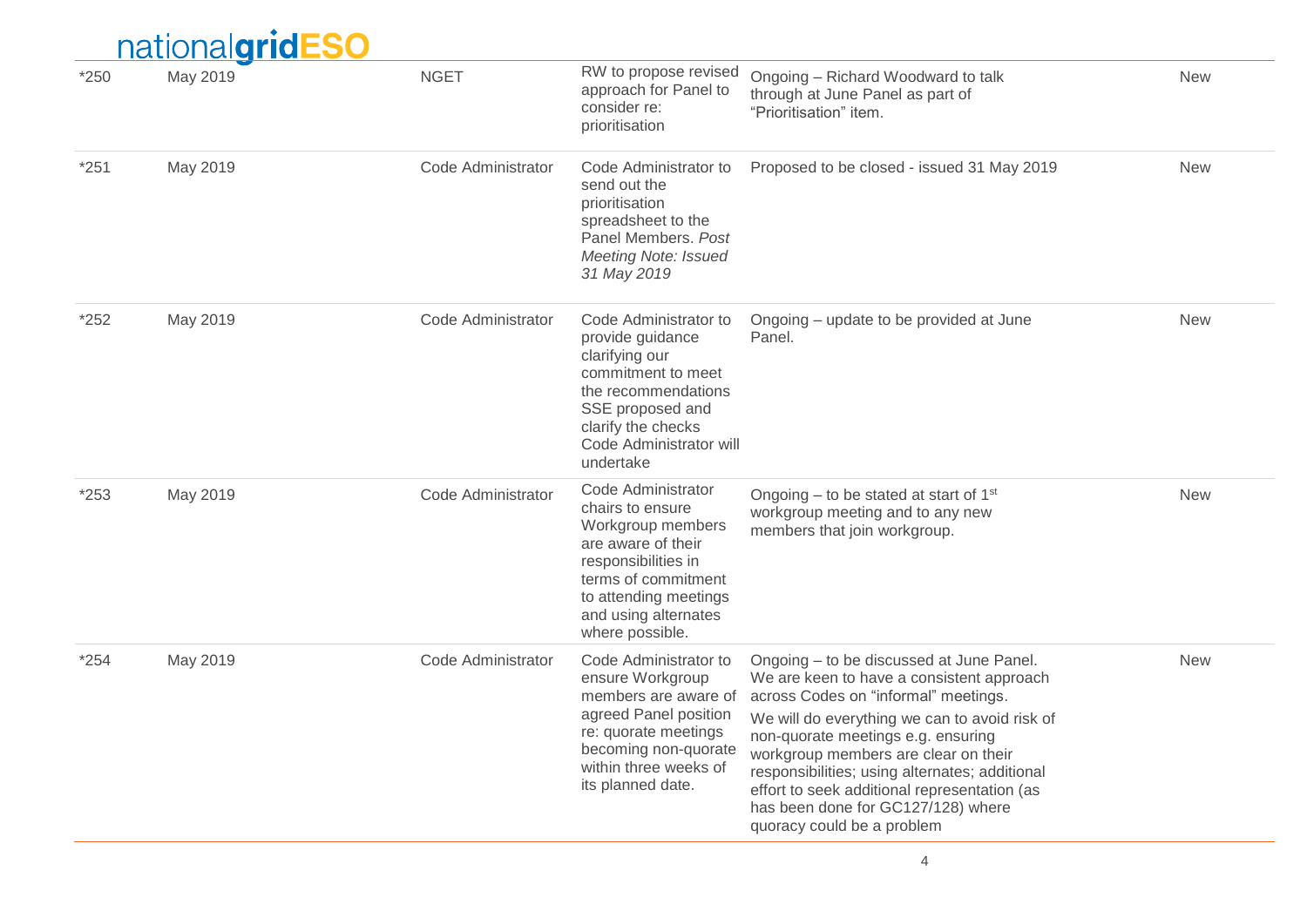| $*255$ | May 2019 | Code Administrator                                    | Code Administrator to<br>review feedback<br>provided by Panel on<br>proposal forms and<br>ascertain what<br>improvements can be<br>made to form or<br>guidance around this                                                                                       | Ongoing -- to be discussed at June Panel;<br>our critical friend checks and clear guidance<br>will certainly help in this area. | <b>New</b> |
|--------|----------|-------------------------------------------------------|------------------------------------------------------------------------------------------------------------------------------------------------------------------------------------------------------------------------------------------------------------------|---------------------------------------------------------------------------------------------------------------------------------|------------|
| $*256$ | May 2019 | Ofgem                                                 | GS to feedback to<br>Codes Review team<br>the issues faced<br>around quoracy                                                                                                                                                                                     | Ongoing - To be discussed at Ofgem/Code<br>Administrator call on 26 June. Update to be<br>provided at June Panel,               | <b>New</b> |
| $*257$ | May 2019 | Code Administrator                                    | Code Administrator to<br>highlight to National<br>Grid ESO internal<br>teams the concerns<br>raised on the proposed<br><b>Fast Fault Current</b><br>Injection 2 (FFCI/VSM)<br>Modification and that<br><b>National Grid ESO</b><br>need to provide an<br>update. | Ongoing – Update to be provided at June<br>Panel.                                                                               | <b>New</b> |
| *258   | May 2019 | Code Administrator                                    | PM to provide a written<br>update on each<br>deferred action and<br>present back at June<br>Panel.                                                                                                                                                               | Ongoing - Update to be provided at June<br>Panel.                                                                               | <b>New</b> |
| *259   | May 2019 | Offshore<br>Transmission Owner/<br>Code Administrator | CS to provide an email<br>to Code Administrator<br>requesting National<br>Grid ESO to explore<br>more on the<br>misalignment. National<br>Grid ESO to respond<br>at July Panel. Post<br><b>Meeting Note: Email</b><br>provided 30 May 2019                       | Ongoing - Update to be provided at June<br>Panel. Next step is for ESO to set up a<br>meeting with Chris.                       | <b>New</b> |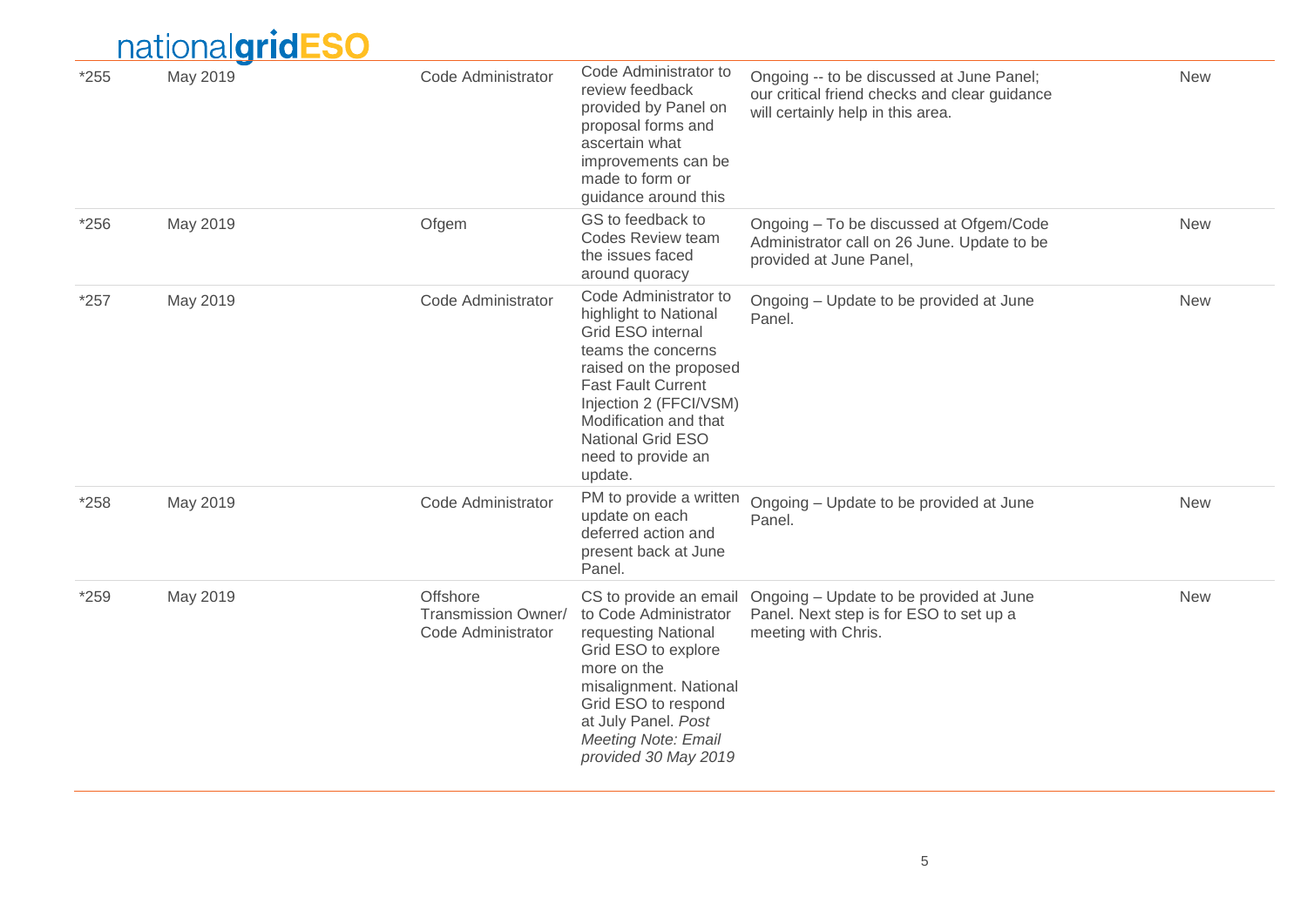#### Deferred Actions

| Action<br><b>Number</b> | <b>Grid Code Panel</b><br>action first raised | Ref  | Owner                             | <b>Action</b>                                                                                                                               | <b>Current position</b>                                                                                                 | Due by  | <b>Status</b> |
|-------------------------|-----------------------------------------------|------|-----------------------------------|---------------------------------------------------------------------------------------------------------------------------------------------|-------------------------------------------------------------------------------------------------------------------------|---------|---------------|
| 19                      | August 2017                                   | 1150 | Code Administrator                | Look into pre Panel<br>development of issues<br>and processes for best<br>practice across codes                                             | Deferred to 'Code Administrator lessons<br>learnt/strategy log'. Update to be provided<br>at June Panel.                |         | Deferred      |
| 55                      | October 2017                                  | 1253 | Panel                             | Panel Members to<br>disseminate invite and<br>information from Code<br>Administrator ahead of<br>November's Pre-Panel<br>call.              | Propose to be closed                                                                                                    | Ongoing | Deferred      |
| 56                      | October 2017                                  | 1255 | Code Administrator /<br><b>ND</b> | Code Administrator to<br>disseminate Horizon<br>scanning document to<br>November Panel                                                      | Propose to be closed                                                                                                    | Feb     | Deferred      |
| 63                      | November 2017                                 | 1276 | Code Administrator /<br><b>ND</b> | GC0098 - wider lessons<br>from governance<br>process                                                                                        | Deferred to 'Code Administrator lessons<br>learnt/strategy log'. Update to be provided<br>at June Panel.                | Ongoing | Deferred      |
| 70                      | December 2017                                 | 1301 | Code Administrator                | GC0036 - review<br>process as a longer term<br>'lessons learnt' piece of<br>work and to feedback to<br>Panel                                | Deferred to 'Code Administrator lessons<br>learnt/strategy log'. Update to be provided<br>at June Panel.                | Ongoing | Deferred      |
| 105                     | April 2018                                    | 1515 | Code Administrator                | Code Administrator to<br>incorporate cross code<br>impact through added<br>references or timelines<br>in the developing a Plan<br>on a Page | Propose to be closed - Plan on a Page<br>already used at CUSC Panel and being<br>used at Grid Code Review Panel in June | Ongoing | Deferred      |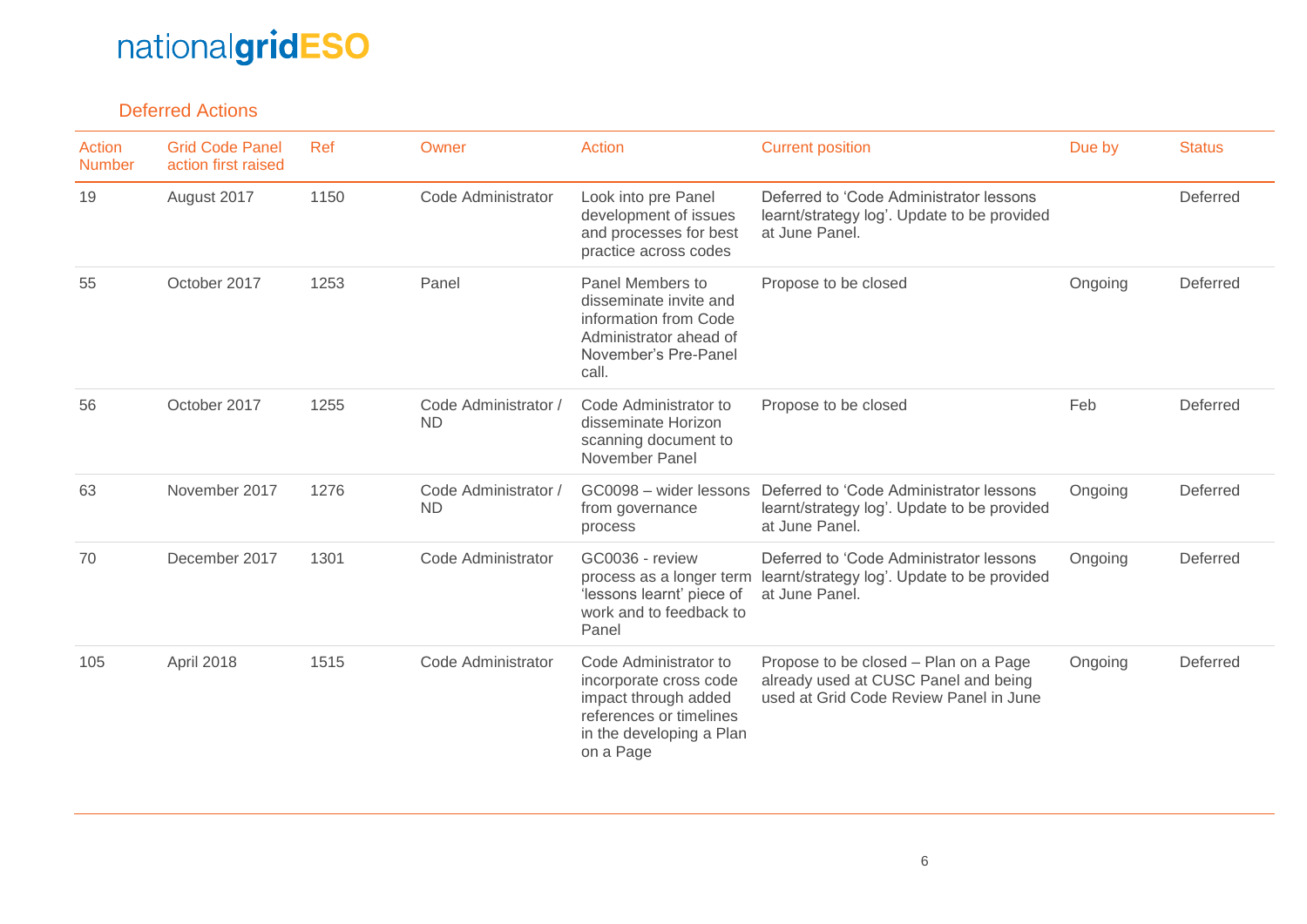|     | nationalgridESO  |      |           |                                                                                                                                                                                                                                                                      |                           |          |
|-----|------------------|------|-----------|----------------------------------------------------------------------------------------------------------------------------------------------------------------------------------------------------------------------------------------------------------------------|---------------------------|----------|
| 134 | <b>July 2018</b> | 6126 | <b>TM</b> | TM to talk to the Code<br>Administrator about<br>what can be brought to<br>the Panel for<br>transparency when a<br>modification proposal<br>becomes entrenched<br>(e.g. GC0096) and a<br>process that might be<br>put in place where there<br>is a lack of progress. | This is still outstanding | Deferred |

### Future Housekeeping Modifications

| Action<br><b>Number</b> | <b>Grid Code Panel</b><br>action first raised | Ref  | Owner              | <b>Action</b>                                                                                                                             | <b>Current position</b>                                                             | Due by                                 | <b>Status</b> |
|-------------------------|-----------------------------------------------|------|--------------------|-------------------------------------------------------------------------------------------------------------------------------------------|-------------------------------------------------------------------------------------|----------------------------------------|---------------|
| 96                      | February 2018                                 | 1428 | Code Administrator | Add GC0036<br>consequential<br>modification to horizon<br>scanning document                                                               | Defer to *new* housekeeping section                                                 | <b>ASAP</b>                            | Deferred      |
| 104                     | April 2018                                    | 1506 | Code Administrator | Code Administrator to<br>record double definition<br>issue to be addressed<br>through a housekeeping<br>modification                      | Will be moved to new housekeeping<br>section                                        | Ongoing                                | Deferred      |
| 123                     | <b>June 2018</b>                              |      | <b>NGET</b>        | the modification into two<br>or three modifications<br>with the date changes<br>(Fast Track) being<br>tabled at the next Panel<br>meeting | Proposer (NGET) to split Date change modification re raised at July<br>2018 meeting | 1 modification<br>raised July<br>Panel | Deferred      |
| 153                     | August 2018                                   | 6214 | Code Administrator | GC0110 consultation<br>response modification to                                                                                           |                                                                                     | Ongoing                                | Deferred      |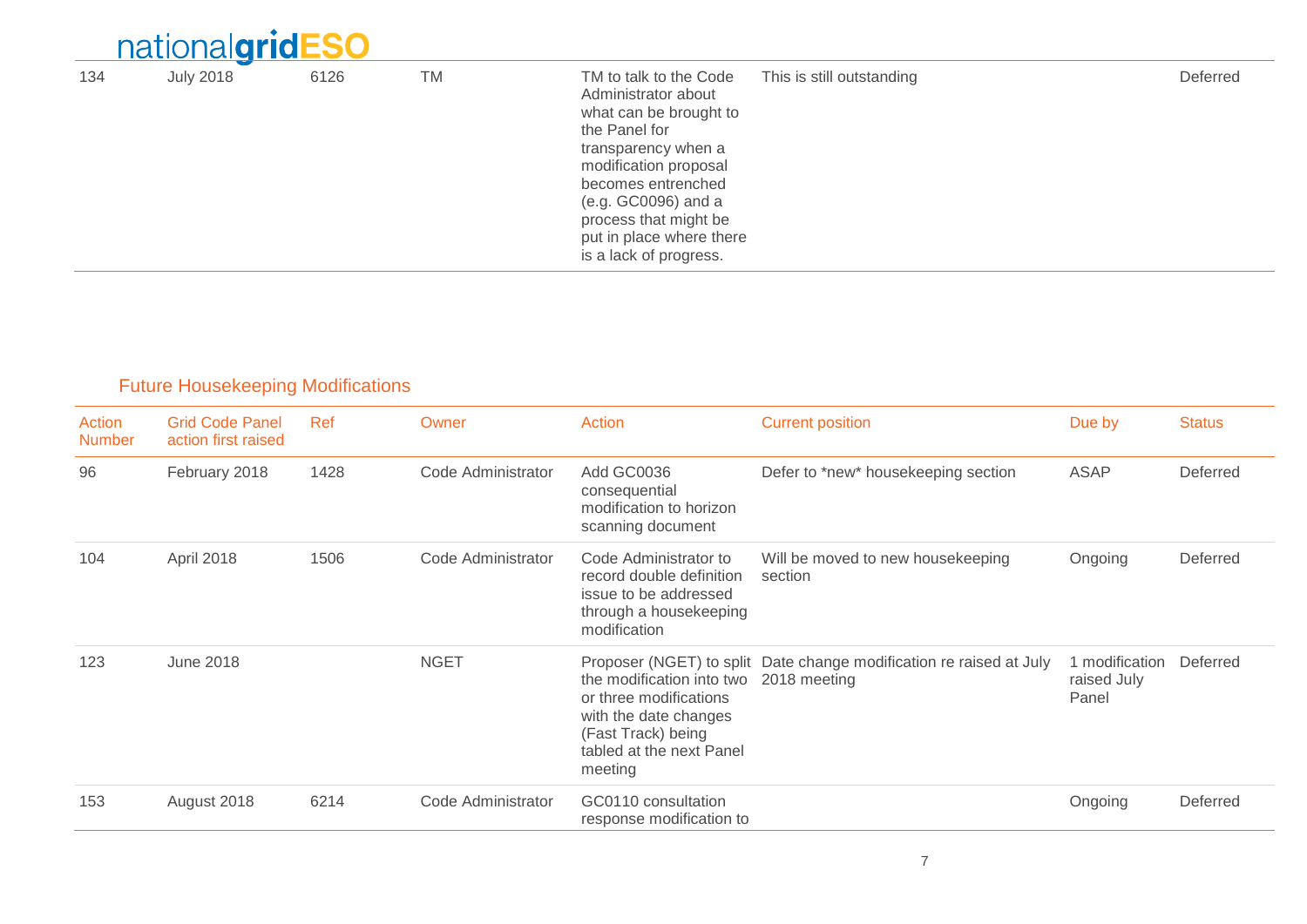|     |                |      |                                          | be addressed through<br>housekeeping<br>modification                                                                           |                                                                        |              |          |
|-----|----------------|------|------------------------------------------|--------------------------------------------------------------------------------------------------------------------------------|------------------------------------------------------------------------|--------------|----------|
| 173 | September 2018 | 6334 | <b>NGET</b>                              | NGET EU team to look<br>at GV comment on<br>GC0112 Code<br>Administrator<br><b>Consultation response</b><br>and respond to GV. |                                                                        | October 2018 | Deferred |
|     | December 2018  |      | Issue raised by<br><b>Scottish Power</b> | Minimum Regulating<br>Level                                                                                                    | To be raised after April 2019 (legal<br>separation mod implementation) | May 2019     |          |
|     | January 2019   |      | Issue raised by<br>Statkraft             | GC refers to the Seven<br>Year Statement which<br>has been replaced by<br><b>Electricity Ten Year</b><br>Statement             |                                                                        |              |          |

### Action items closed at the last Panel meeting (May 2019)

| Action<br><b>Number</b> | <b>Grid Code Panel</b><br>action first raised | Ref  | Owner              | Action                                                                                                                     | <b>Current position</b> | Due by | <b>Status</b> |
|-------------------------|-----------------------------------------------|------|--------------------|----------------------------------------------------------------------------------------------------------------------------|-------------------------|--------|---------------|
| 242                     | April 2019                                    |      | Code Administrator | Code Administrator to<br>add to the agenda an<br>update on the<br>Operability Forum.                                       |                         |        | Closed        |
| 219                     | March 2019                                    | 6910 | Code Administrator | Code administrator to<br>provide an update on<br>the deferred actions.                                                     |                         |        | Closed        |
| 220                     | March 2019                                    | 6944 | Code Administrator | Code Administrator to<br>provide updated<br>guidance to Grid Code<br>users in relation to<br>raising new<br>modifications. |                         |        | Closed        |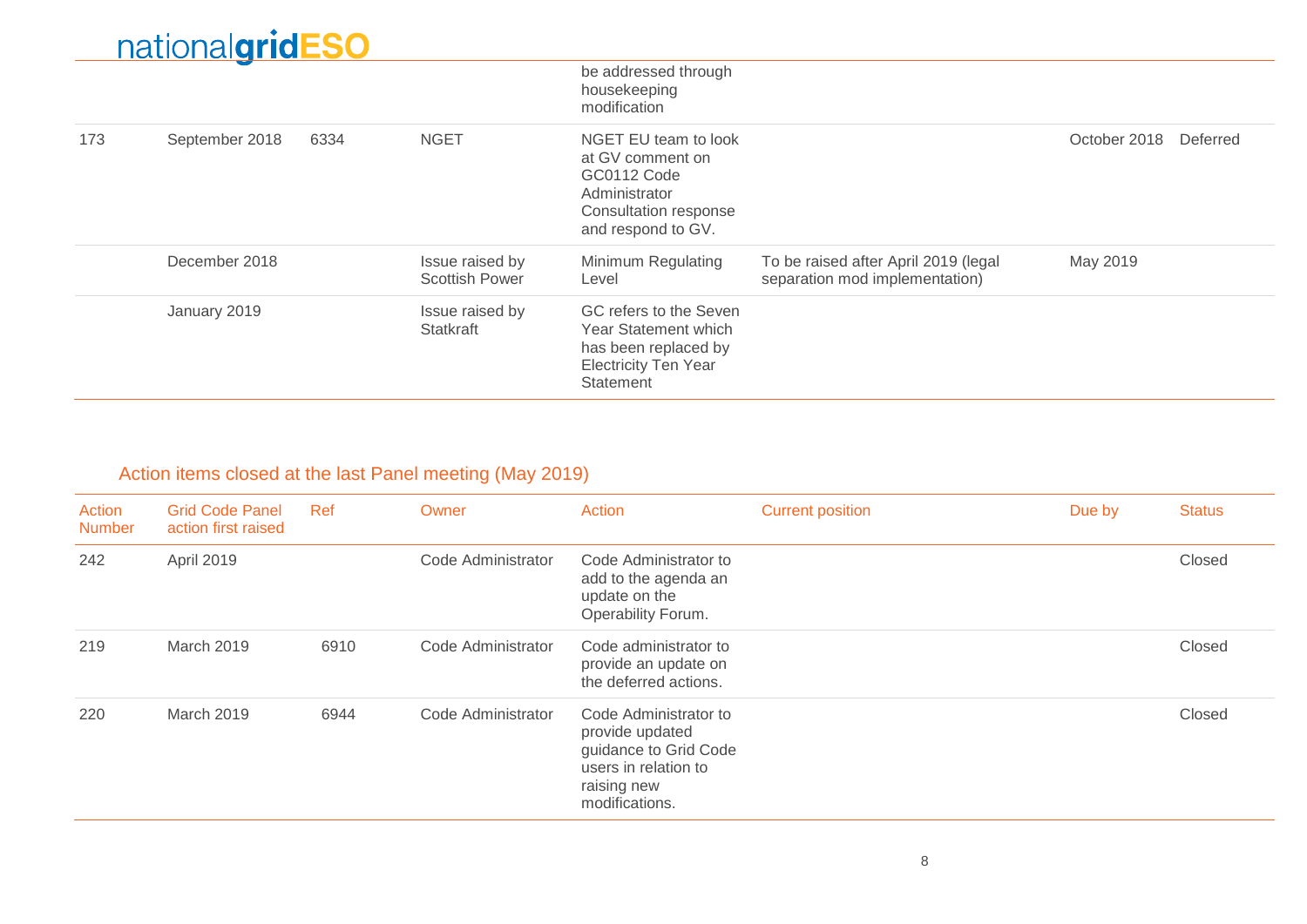|     | <u>nationalgridl</u> | SO                   |                          |                                                                                                                                                                                           |                                                                                                                                                                                                                                                                                |        |
|-----|----------------------|----------------------|--------------------------|-------------------------------------------------------------------------------------------------------------------------------------------------------------------------------------------|--------------------------------------------------------------------------------------------------------------------------------------------------------------------------------------------------------------------------------------------------------------------------------|--------|
| 231 | April 2019           | National<br>Grid ESO | <b>National Grid ESO</b> | GC0127 - RWS to<br>explore whether a<br><b>Distribution Code</b><br>modification is required<br>and whether or not all<br>energy storage users<br>are affected or it is just<br>SGUs.     |                                                                                                                                                                                                                                                                                | Closed |
| 233 | April 2019           |                      | Code Administrator       | GC0127 - Code<br>Administrator to<br>ensure that the correct<br>impacted parties are<br>contacted as part of<br>email request for<br>Nominations and<br>invited to join the<br>Workgroup. |                                                                                                                                                                                                                                                                                | Closed |
| 234 | April 2019           |                      | <b>National Grid ESO</b> | GC0127 - RWS to<br>assess whether there<br>are any Distribution<br>Code overlaps to<br>ensure cross code<br>impacts are highlighted<br>and a pragmatic<br>solution is found.              |                                                                                                                                                                                                                                                                                | Closed |
| 235 | April 2019           |                      | <b>National Grid ESO</b> | GC0127 - RWS to<br>consider whether a<br>consequential CUSC<br>modification will be<br>required in relation to<br>the System Defence<br>Plan.                                             |                                                                                                                                                                                                                                                                                | Closed |
| 237 | April 2019           |                      | Code Administrator       | Code Administrator to<br>check whether<br>alternates can vote in<br>place of the<br>Workgroup member<br>e.g. in the event a                                                               | Propose to be closed - they can do so as<br>long as they have attended at least 50% of<br>the workgroup meetings. As long as between<br>the nominated party and the<br>nominated alternate, they attended 50% of<br>workgroup meetings, either 1 of these<br>parties can vote. | Closed |